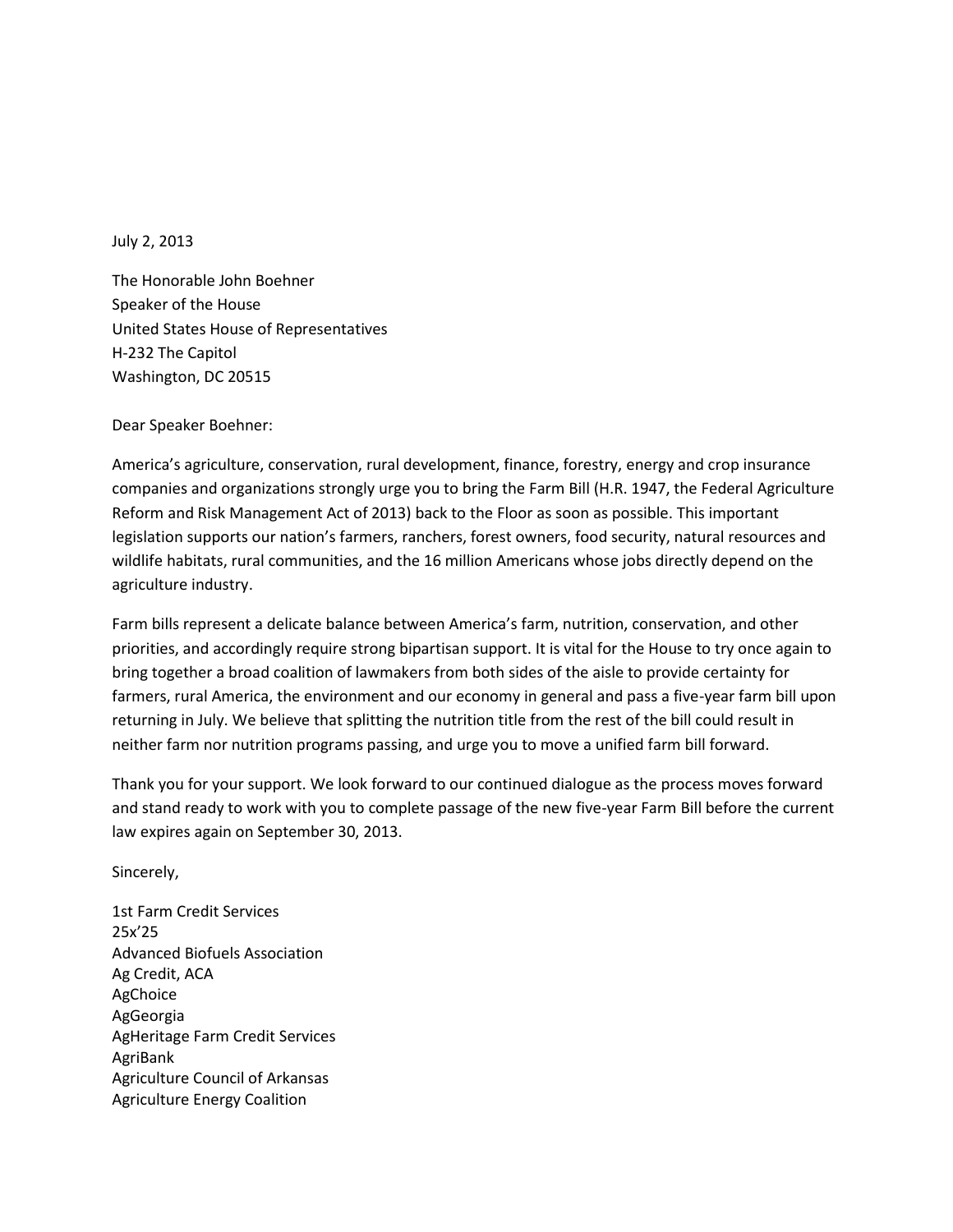Agricultural Retailers Association AgriLand Agri-Mark, Inc. AgCarolina AgCountry AgFirst AgPreference AgSouth AgStar Financial Services, ACA AgTexas Alabama Ag Credit Alabama Cotton Commission Alabama Dairy Producers Alabama Farm Credit Alabama Farmers Cooperative Alabama Farmers Federation Alabama Pork Producers Alaska Farmers Union American AgCredit American Agriculture Movement American Association of Avian Pathologists American Association of Bovine Practitioners American Association of Crop Insurers American Association of Small Ruminant Practitioners American Association of Veterinary Laboratory Diagnosticians American Bankers Association American Beekeeping Federation American Biogas Council American Coalition for Ethanol American Cotton Shippers Association American Crystal Sugar Company American Dairy Science Association American Farm Bureau Federation American Farmers and Ranchers Mutual Insurance Company American Farmland Trust American Feed Industry Association American Fruit and Vegetable Processors and Growers Coalition American Forest Foundation American Forest Resource Council American Forests American Honey Producers Association American Malting Barley Association American Pulse Association American Public Works Association American Sheep Industry Association American Society of Agronomy American Sugar Alliance American Sugar Cane League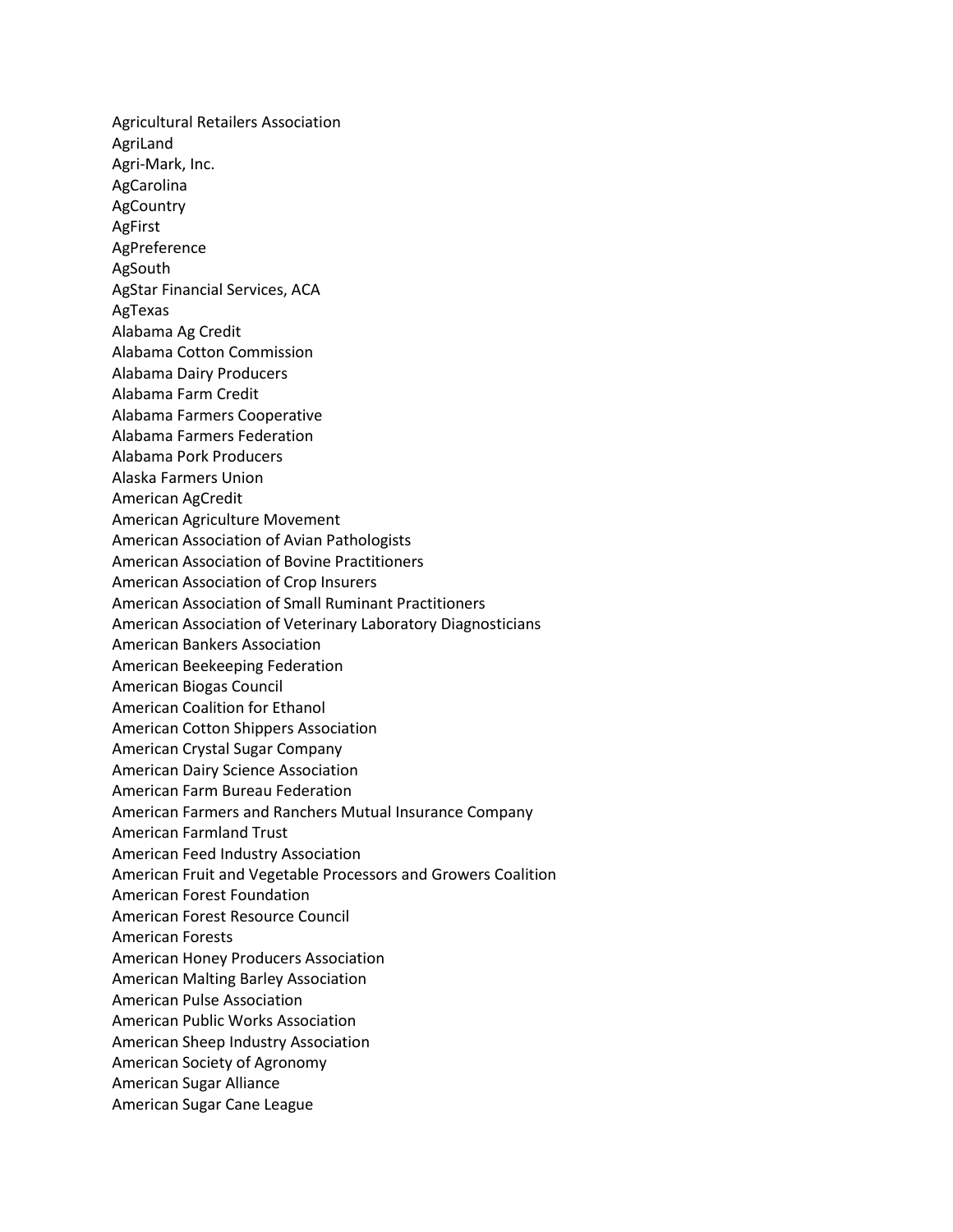American Sugarbeet Growers Association American Society of Farm Managers and Rural Appraisers American Soybean Association American Veterinary Medical Association Animal Agriculture Coalition Animal Health Institute WAArborOne Archery Trade Association Arizona Farm Bureau Federation Arizona BioIndustry Association Arizona Wool Producers Association Arkansas Farm Bureau Arkansas Farmers Union Arkansas Rice Federation Arkansas Rice Producers' Group Arkansas State Sheep Council Associated Logging Contractors - Idaho Associated Milk Producers, Inc. Associated Oregon Loggers Association of American Veterinary Medical Colleges Association of Equipment Manufacturers Association of Fish and Wildlife Agencies Association of Veterinary Biologics Companies Badgerland Financial Bio Nebraska Life Sciences Association BioForward Biotechnology Industry Organization Black Hills Forest Resource Association Bongard's Creamery Boone and Crockett Club Bowhunting Preservation Alliance Calcot California Agricultural Irrigation Association California Association of Resource Conservation Districts California Association of Winegrape Growers California Avocado Commission California Canning Peach Association California Farm Bureau Federation California Farmers Union California Forestry Association California Pork Producers Association California Wool Growers Association Calvin Viator, Ph. D. and Associates, LLC The Campbell Group Can Manufacturers Institute Canned Food Alliance Cape Fear Farm Credit Capital Farm Credit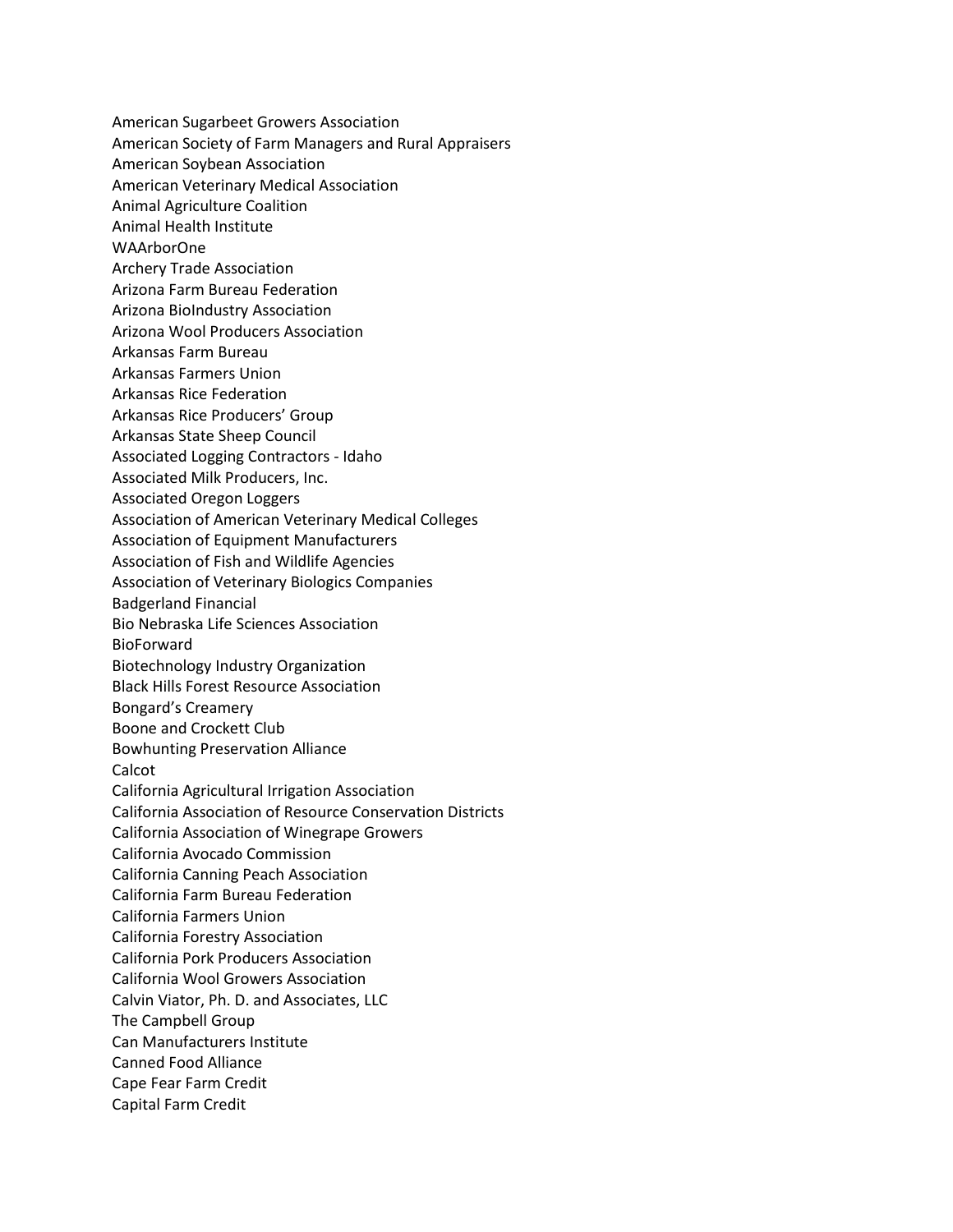Carolina Cotton Growers Cooperative Catch-A-Dream Foundation Catfish Farmers of America Central Kentucky, ACA Ceres Solutions LLP Chrisholm Trail Farm Credit CHS, Inc. CoBank Colonial Farm Credit Colorado BioScience Association Colorado Farm Bureau Colorado Timber Industry Association Congressional Sportsmen's Foundation Connecticut Forest & Park Association Connecticut United for Research Excellence, Inc. The Conservation Fund Continental Dairy Products, Inc Cooperative Credit Company Cooperative Network Cora-Texas Mfg. Co., Inc. Corn Producers Association of Texas Cotton Growers Warehouse Association Council for Agricultural Science and Technology Crop Insurance and Reinsurance Bureau Crop Insurance Professionals Association Crop Science Society of America CropLife America Dairy Farmers of America Dairy Farmers Working Together Dairy Producers of Utah Dairylea Cooperative Inc. Darigold, Inc Delta Council Delta Waterfowl Deltic Timber Corporation Ducks Unlimited DUDA (A. Duda & Sons, Inc.) Eastern Regional Conference of Council of State Governments Empire State Forest Products Association Environmental and Energy Study Institute Environmental Law & Policy Center Family Farm Alliance Family Forest Foundation - Washington Farm Credit Bank of Texas Farm Credit Banks Funding Corporation Farm Credit Council Farm Credit Council Services Farm Credit East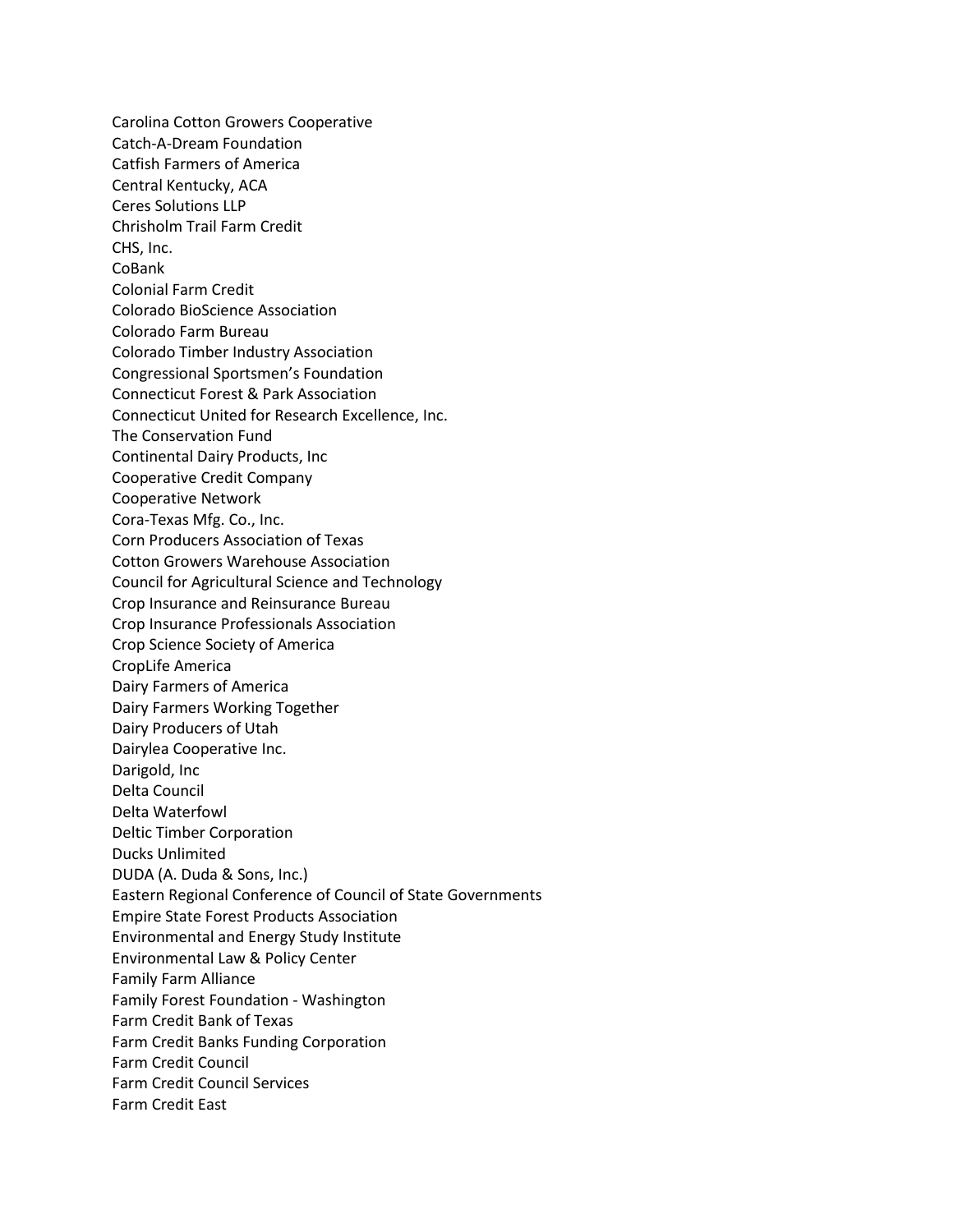Farm Credit MidSouth Farm Credit of Central Florida Farm Credit of Central Oklahoma Farm Credit of Enid Farm Credit of Florida Farm Credit of Maine Farm Credit of Ness City Farm Credit of New Mexico Farm Credit of North West Florida Farm Credit of Southern Colorado Farm Credit of SW Kansas Farm Credit of Western Arkansas Farm Credit of Western Kansas Farm Credit of Western Oklahoma Farm Credit Services of America Farm Credit Services of Illinois Farm Credit South Farm Credit Virginias Farm Credit West Farmer Mac FarmFirst Dairy Cooperative FCS Financial FCS of America FCS of Colusa-Glenn FCS of East/Central Oklahoma FCS of Hawaii FCS of Illinois FCS of Mandan FCS of Mid-America FCS of North Dakota FCS of Southwest Federation of Animal Science Societies First District Association First FCS First South Farm Credit FLBA of Kingsburg Florida Fruit and Vegetable Association Florida Sugar Cane League Forest Investment Associates Forest Landowners Association Forest Products National Labor Management Committee Forest Resource Association Inc. Fresno-Madera Farm Credit Frontier Farm Credit Fruit Growers Supply Company Georgia Agribusiness Council Georgia Farm Bureau Federation Georgia Forestry Association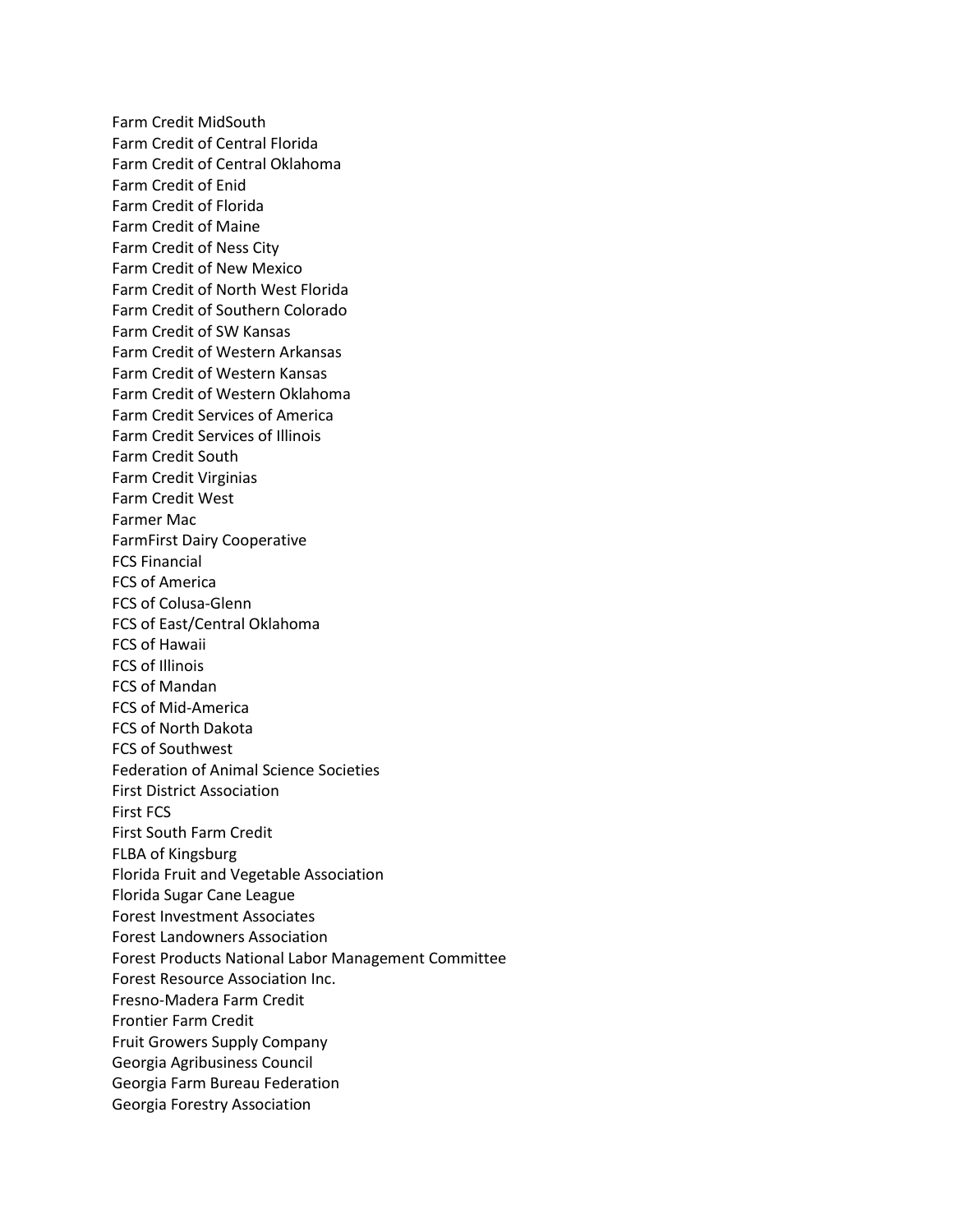Georgia Pork Producers Association Giustina Resources, LLC Global Forest Partners LP GMO Renewable Resources Great Plains Ag Credit Great Plains Canola Association Green Diamond Resource Company Greenstone GROWMARK, Inc Growth Energy Hancock Timber Resource Group Hardwood Federation Hawaii Farmers Union Hawaii Sugar Farmers Heritage Land Bank Holstein Association USA Idaho Ag Credit Idaho Dairymen's Association Idaho Farmers Union Idaho Forest Group Idaho Forest Owners Association Idaho Grain Producers Association Illinois Biotechnology Industry Organization—iBIO® Illinois Farm Bureau Illinois Farmers Union Illinois Pork Producers Association Independent Beef Association of North Dakota Independent Community Bankers of America Indiana Farm Bureau, Inc. Indiana Farmers Union Indiana Health Industry Forum Innovative Mississippi - Strategic Biomass Solutions Intermountain Forest Association Intertribal Agriculture Council Iowa Farm Bureau Federation Iowa Farmers Union Iowa Pork Producers Association Iowa Sheep Industry Association IowaBio Irrigation Association Irving Woodlands, LLC Izaak Walton League of America John Deere Crop Insurance Kansas Cooperative Council Kansas Dairy Kansas Farm Bureau Kansas Farmers Union Kansas Grain Sorghum Producers Association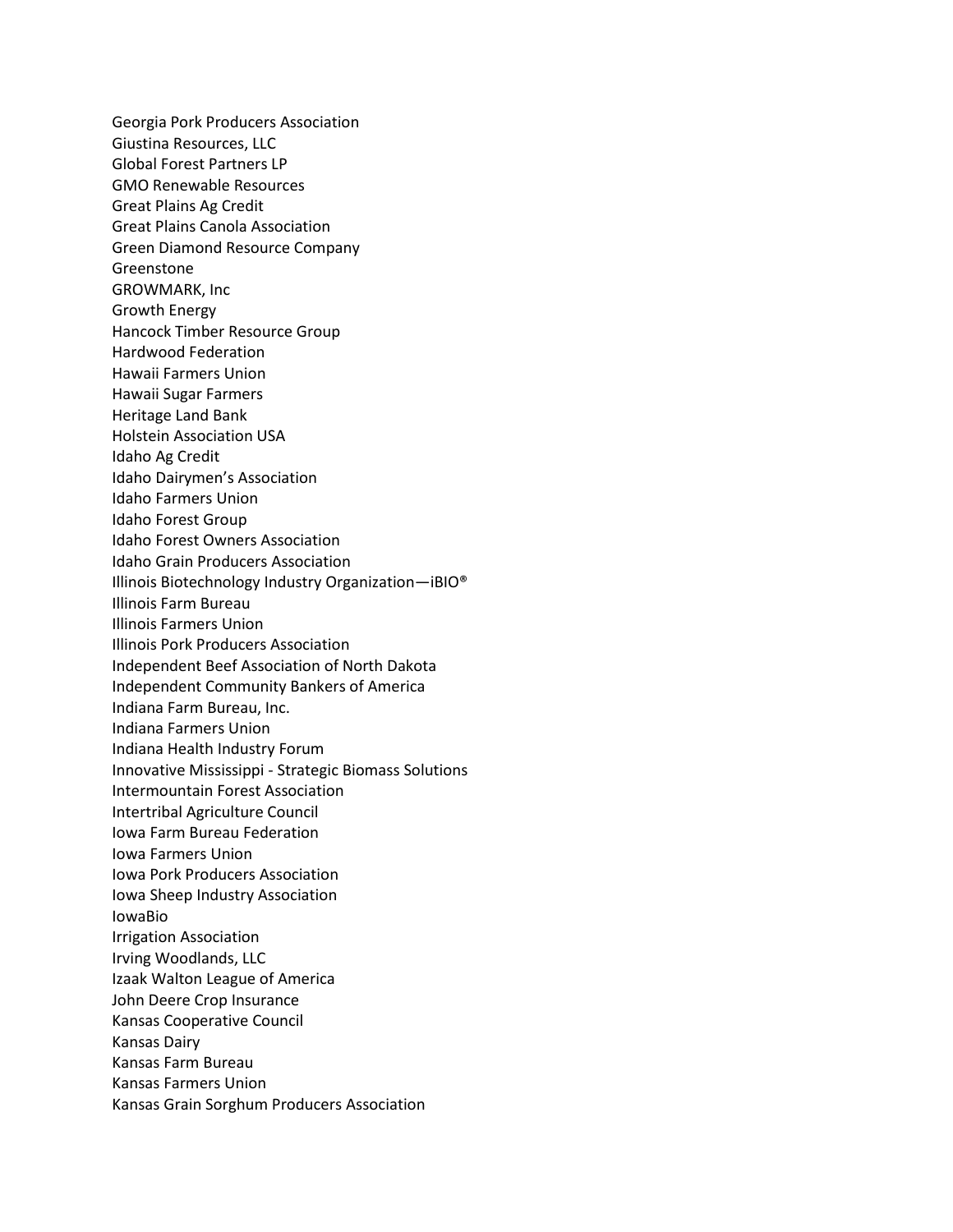Kansas Pork Association Kansas Sheep Association Kentucky Forest Industries Association Kentucky Pork Producers Association Land Improvement Contractors of America Land O'Lakes Land Stewardship Project Land Trust Alliance Lone Rock Timber Management Co. Longview Timber LLC Louisiana Farm Bureau Federation, Inc. Louisiana Forest Association Louisiana Rice Growers Association Louisiana Rice Producers' Group Louisiana Sugar Cane Cooperative, Inc. Lula-Westfield, LLC Maryland & Virginia Milk Producers Cooperative Maryland Association of Soil Conservation Districts Maryland Farm Bureau, Inc. Maryland Grain Producers Association Maryland Sheep Breeders' Association, Inc. Massachusetts Farm Bureau Federation, Inc. Massachusetts Forest Alliance MassBio MBG Marketing / The Blueberry People Michigan Agri-Business Association Michigan Farm Bureau Michigan Farmers Union Michigan Pork Producers Association Michigan Sugar Company Michigan-California Timber Company Mid-West Dairymen's Co. MidAtlantic Farm Credit Midwest Dairy Coalition Midwest Environmental Advocates Midwest Food Processors Association Milk Producers Council Minn-Dak Farmers Cooperative Minnesota Canola Council Minnesota Corn Growers Association Minnesota Farm Bureau Federation Minnesota Farmers Union Minnesota Forest Industries Minnesota Grain & Feed Association Minnesota Lamb & Wool Producers Minnesota Pork Producers Association Minnesota Timber Producers Association Mississippi River Trust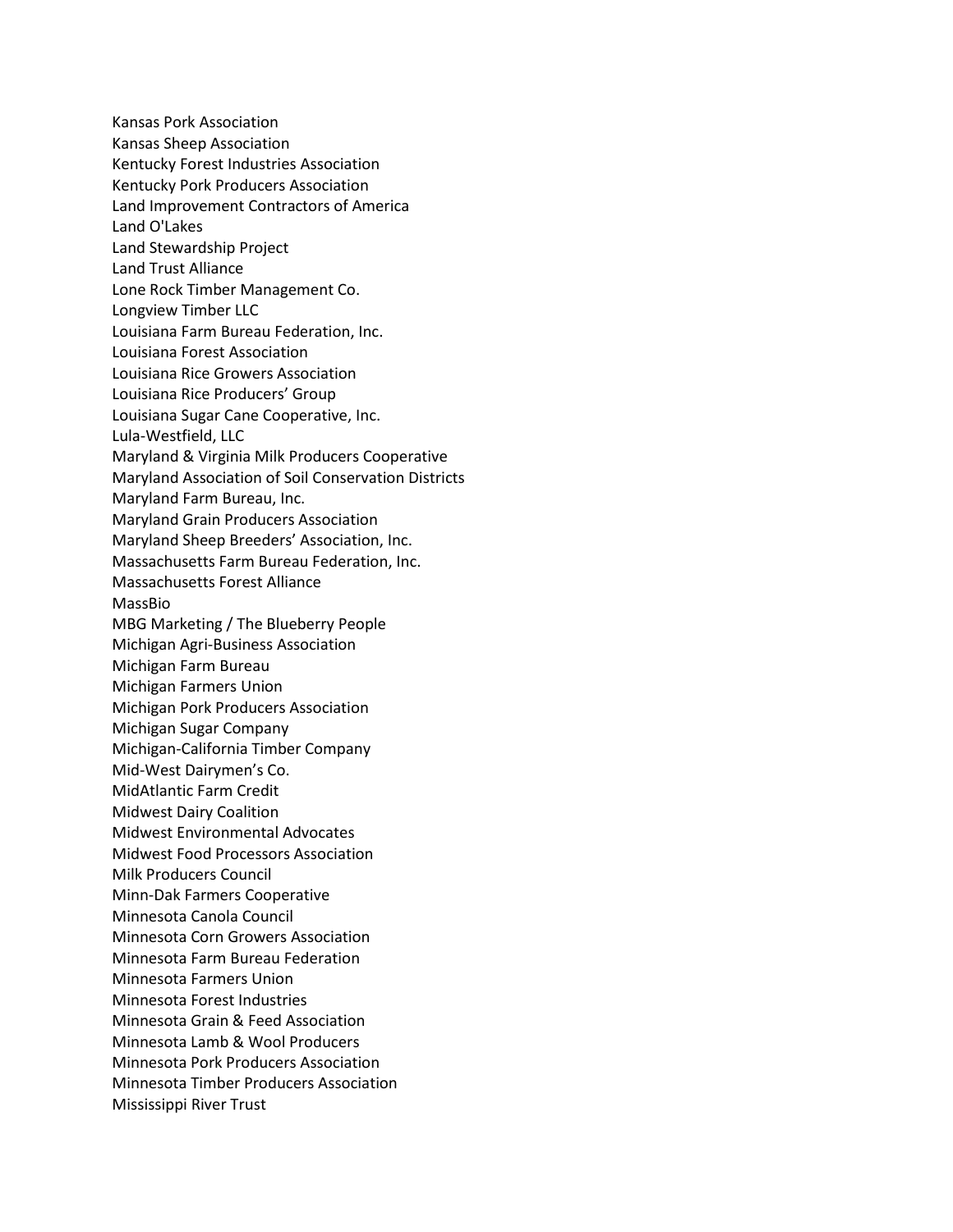Missouri Coalition for the Environment Missouri Dairy Association Missouri Farm Bureau Federation Missouri Farmers Union Missouri Pork Association Missouri Sheep Producers Missouri Soybean Association The Molpus Woodlands Group Montana Grain Growers Association Montana Farmers Union Mule Deer Foundation National Association of Counties National Association of State Departments of Agriculture National All-Jersey National Alliance of Forest Owners National Association for the Advancement of Animal Science National Association of Clean Water Agencies National Association of Conservation Districts National Association of Farmer Elected Committees National Association of Federal Veterinarians National Association of Forest Service Retirees National Association of FSA County Office Employees National Association of Resource Conservation & Development Councils National Association of State Conservation Agencies National Association of State Foresters National Association of University Forest Resource Programs National Association of Wheat Growers National Barley Growers Association National Bobwhite Conservation Initiative National Catholic Rural Life Conference National Coalition for Food and Agricultural Research National Conservation District Employees Association National Corn Growers Association National Cotton Council National Cotton Ginners' Association National Council of Farmer Cooperatives National Farmers Union National Farm to School Network National Grange National Grape Cooperative Association, Inc. National Milk Producers Federation National Network of Forest Practitioners National Pork Producers Council National Renderers Association National Rural Electric Cooperative Association National Sorghum Producers National Sunflower Association National Trappers Association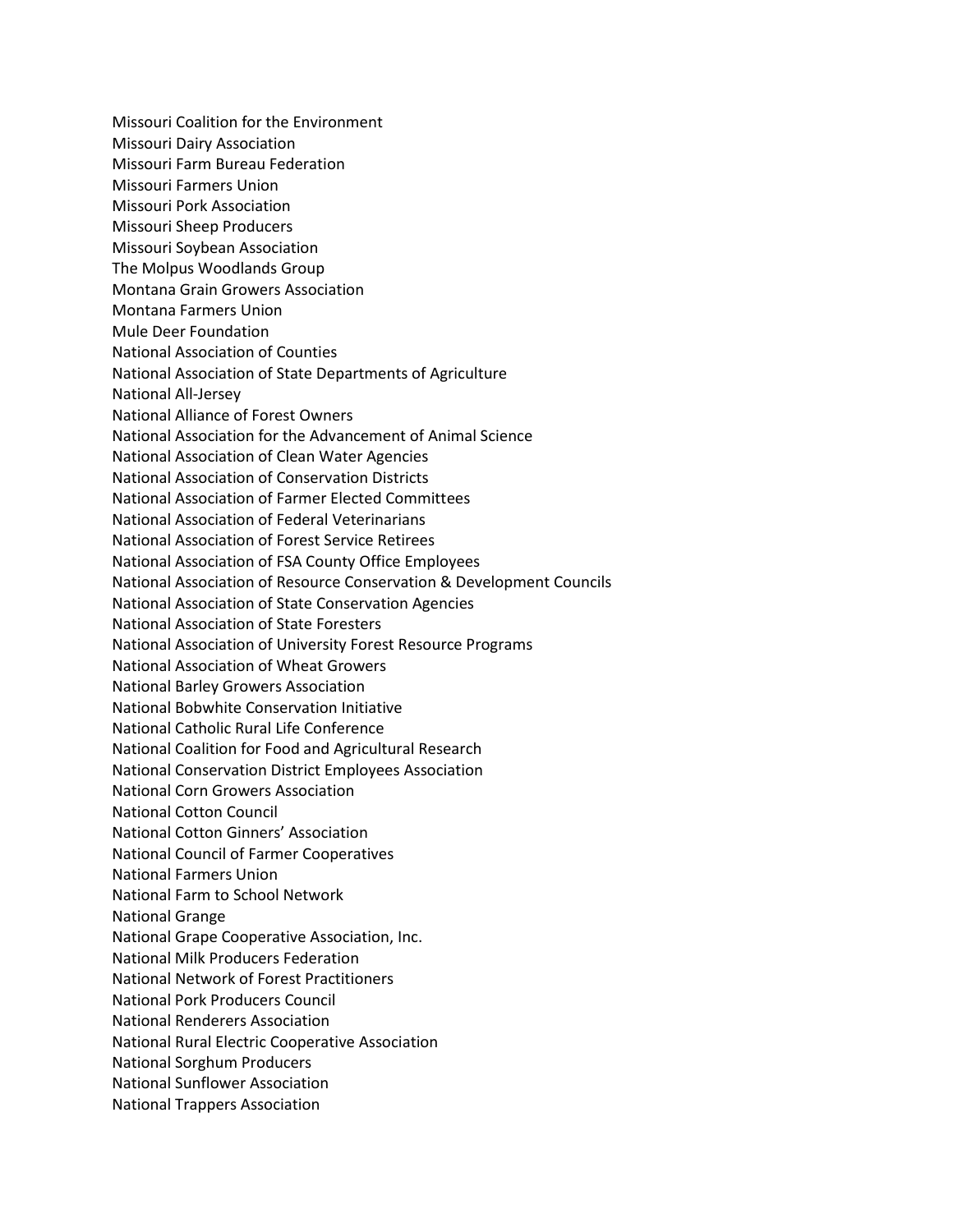National Wild Turkey Federation National Woodland Owners Association Nebraska Cooperative Council Nebraska Farm Bureau Federation Nebraska Farmers Union Nebraska Pork Producers Association Nevada Farm Bureau Federation Nevada Wool Growers Association New England Farmers Union New Jersey Farm Bureau New Mexico Farm and Livestock Bureau New Mexico Sorghum Association New York Farm Bureau, Inc. New York Forest Owners Association Nexsteppe North American Grouse Partnership North Carolina Farm Bureau Federation, Inc North Carolina Forestry Association North Carolina Pork Council North Dakota Farmers Union North Dakota Lamb & Wool Producers North Dakota Pork Producers Council Northarvest Bean Growers Association Northeast Dairy Farmers Cooperatives Northeast States Association for Agricultural Stewardship Northern California Farm Credit Northern Canola Growers Association Northern Forest Center Northern Pulse Growers Association Northwest Dairy Association Northwest Farm Credit Services Novozymes North America Inc Ocean Spray Cranberries, Inc. Ohio Farm Bureau Federation, Inc. Ohio Farmers Union Ohio Pork Producers Council Oklahoma Agribusiness Retailers Association Oklahoma Agricultural Cooperative Council Oklahoma Farmers Union Oklahoma Grain & Feed Association Oklahoma Pork Council Oklahoma Seed Trade Association Oklahoma Sorghum Association Oklahoma Wheat Growers Association Oregon Association of Nurseries Oregon Cherry Growers, Inc. Oregon Dairy Farmers Association Oregon Farmers Union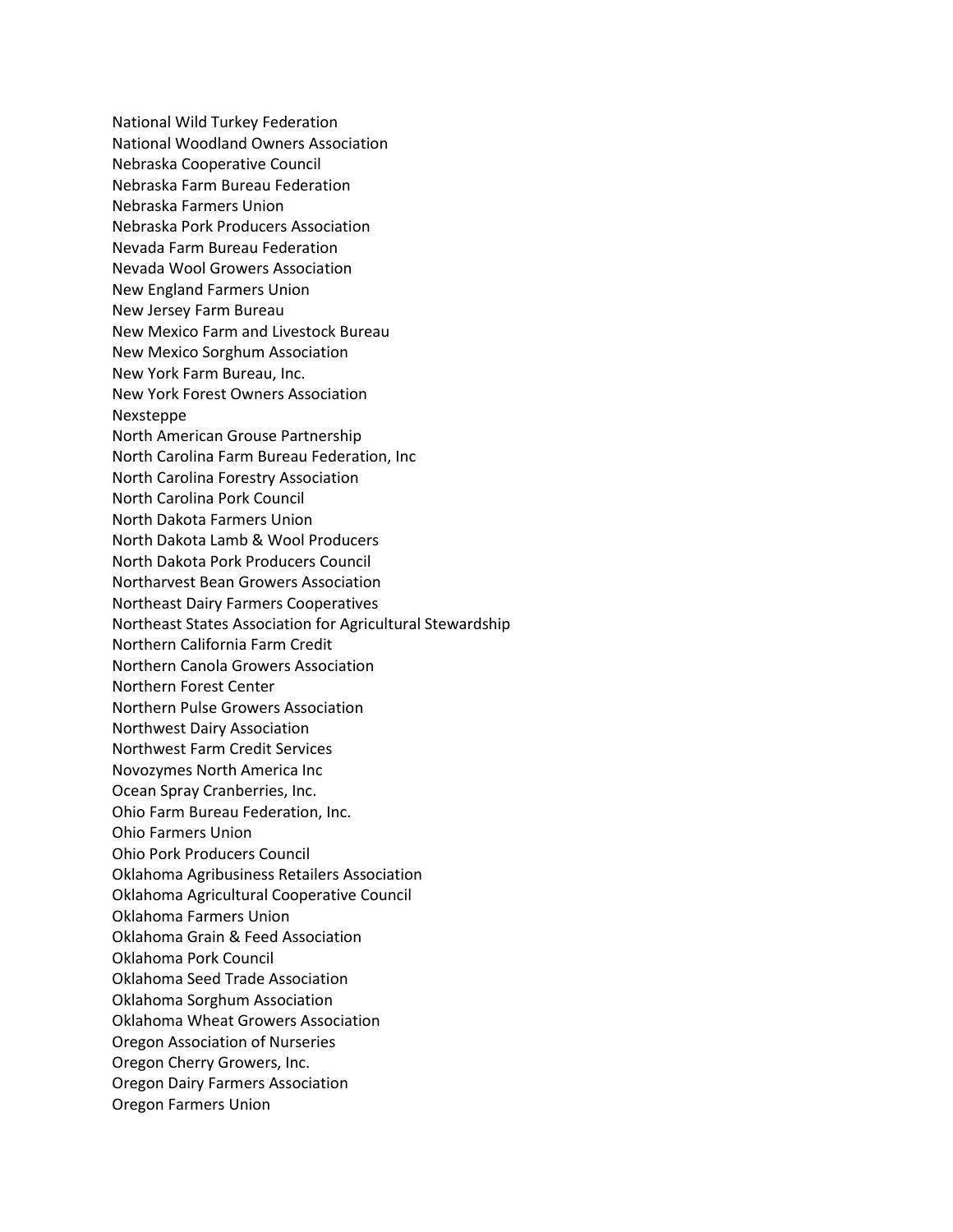Oregon Sheep Growers Association Oregon Small Woodland Association Oregon Women in Timber Orion the Hunter's Institute Panhandle-Plains Land Bank Partners for Sustainable Pollination Pennsylvania Farm Bureau Pennsylvania Farmers Union Pennsylvania Forest Products Association Pheasants Forever Plains Cotton Cooperative Association Plains Cotton Growers, Inc. Plum Creek Timber Company Pollinator Partnership Pope and Young Club Port Blakely Tree Farms, LP Potlatch Corporation Prairie Rivers Network Premier Farm Credit Puerto Rico Farm Credit Quality Deer Management Association Quail Forever Rayonier Inc. Red Gold, Inc Red River Forests, LLC Red River Valley Sugarbeet Growers Association Renewable Fuels Association Resource Management Service, LLC Rhode Island Sheep Cooperative Rio Grande Valley Sugar Growers Rocky Mountain Farmers Union Rolling Plains Cotton Growers, Inc. Ruffed Grouse Society The Rural Broadband Association Rural Community Assistance Partnership Select Milk Producers, Inc. Seneca Foods Shasta Forests Timberlands, LLC Sidney Sugars, Inc. Sierra Pacific Industries Society of American Foresters Soil and Water Conservation Society Soil Science Society of America South Carolina Farm Bureau Federation South Dakota Association of Cooperatives South Dakota Biotech Association South Dakota Farmers Union South Dakota Pork Producers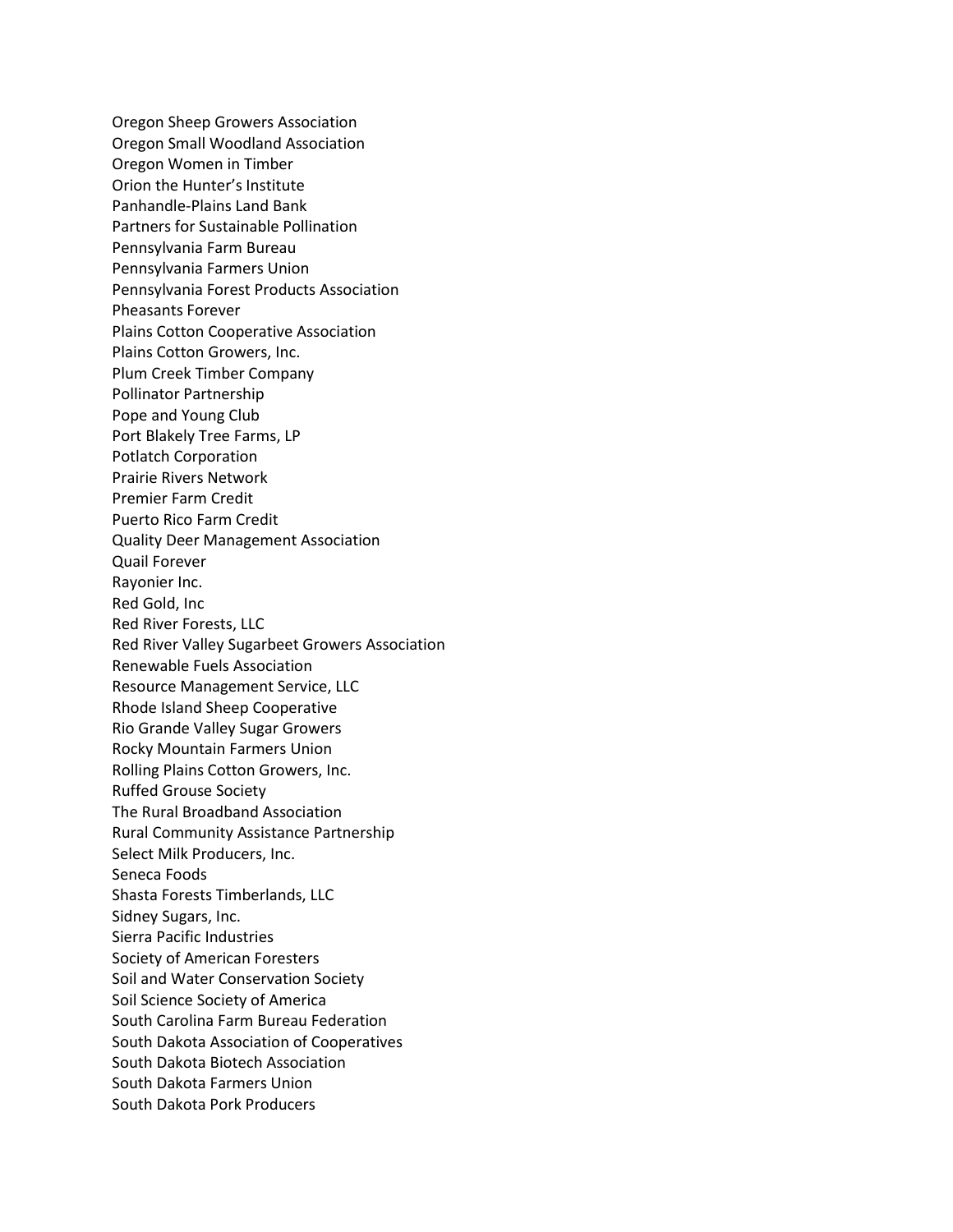South Dakota Wheat Growers South East Dairy Farmers Association Southeastern Lumber Manufacturers Association South Texas Cotton and Grain Association Southeast Milk Inc. Southern Cotton Growers, Inc. Southern Minnesota Beet Sugar Cooperative Southern Peanut Farmers Federation Southern Rolling Plains Cotton Growers Association of Texas Southern States Cooperative, Inc. Southwest Council of Agribusiness Southwest Georgia Farm Credit St. Albans Cooperative Staplcotn State Agriculture and Rural Leaders Sugar Cane Growers Cooperative of Florida Sustainable Forest Initiative Sustainable Northwest Tennessee Clean Water Network Tennessee Farm Bureau Federation Tennessee Forestry Association Tennessee Renewable Energy & Economic Development Council Texas Ag Finance Texas Agricultural Cooperative Council Texas Farmers Union Texas Forestry Association Texas Healthcare and Bioscience Institute Texas Land Bank Texas Pork Producers Association Texas Rice Producers Legislative Group Texas Sheep & Goat Raisers' Association Timberland Investment Resources Timber Products Company The Amalgamated Sugar Company The Bank of Commerce The Nature Conservancy The Small Woodland Owners Association of Maine Theodore Roosevelt Conservation Partnership Trust for Public Land United Dairymen of Arizona United FCS U.S. Animal Health Association U.S. Beet Sugar Association U.S. Canola Association U.S. Cattlemen's Association U.S. Dry Bean Council U.S. Pea & Lentil Trade Association U.S. Rice Producers Association